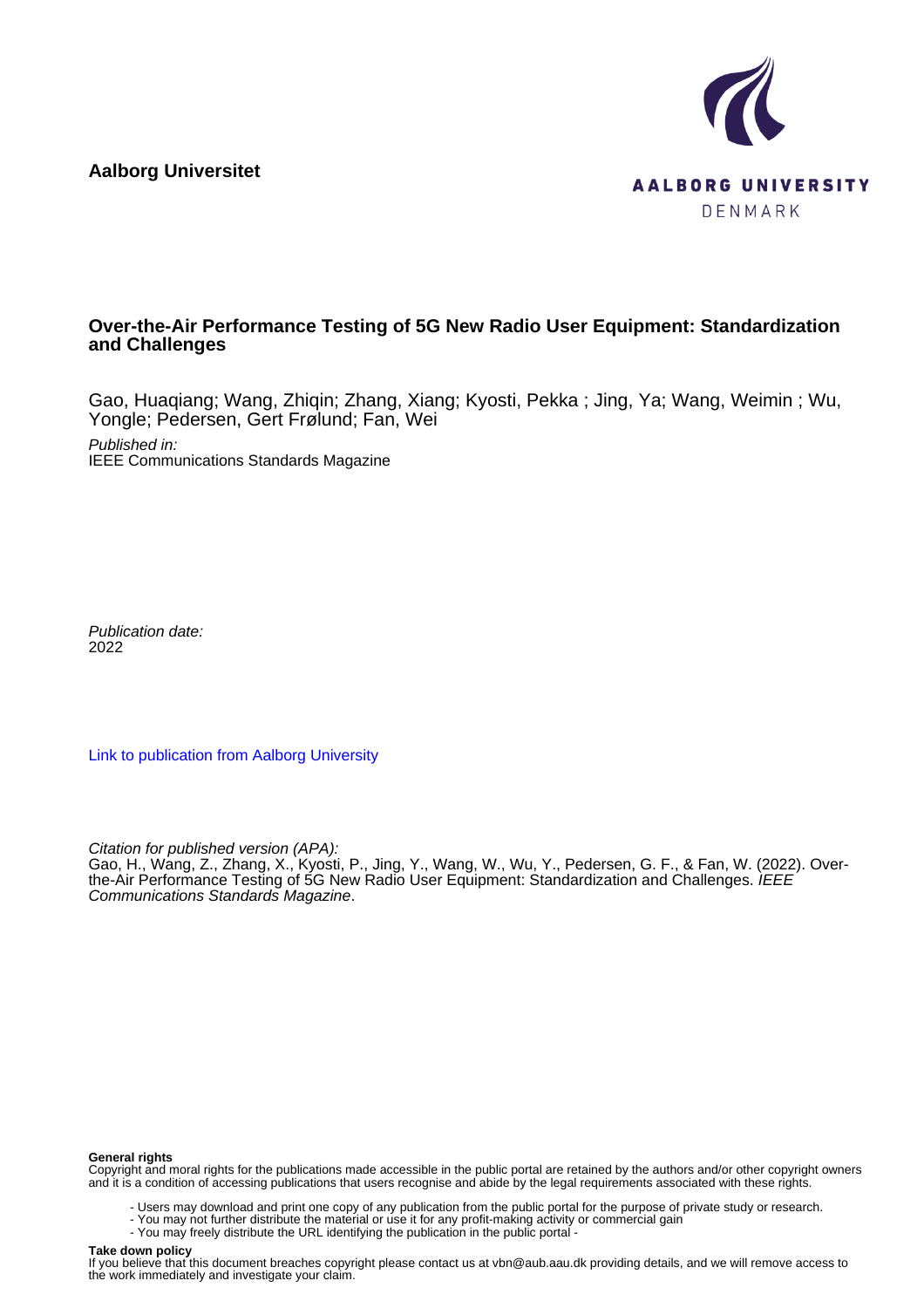# Over-the-Air Performance Testing of 5G New Radio User Equipment: Standardization and Challenges

Huaqiang Gao, Zhiqin Wang, Xiang Zhang, Pekka Kyosti, Ya Jing, Weimin Wang, Yongle Wu, Gert Frølund ¨ Pedersen, and Wei Fan

*Abstract*—Third Generation Partnership Project (3GPP) is accelerating 5G new radio (NR) global standards that aim at a significant enhancement of the wireless system performance for higher date rate, better energy efficiency, and higher reliability than the current 4G cellular systems. The operators, manufacturers and test equipment vendors have worked together to develop the standardized over-the-air (OTA) test methodologies for the overall performance evaluation of 5G NR devices. 3GPP is taking the lead in standardizing the OTA testing of 5G NR under the fading channel conditions. In 3GPP specifications, test methods have been studied to verify the multiple-input multiple-output (MIMO) performance of 5G NR user equipments (UEs) in an OTA mode. This article follows the 3GPP standardization work and discusses the MIMO OTA test methodologies for 5G NR UEs working at the frequency range 1 (FR1) and FR2, with a focus on its new challenges and solutions compared to 4G MIMO OTA testing methods. Then, the OTA throughput testing results of real 5G NR UEs are demonstrated under the standard channel models. Finally, the challenges and limitations of standard 5G MIMO OTA test solutions are also highlighted.

*Index Terms*—5G NR, 3GPP standardization, MIMO OTA testing, MPAC, RTS.

### I. INTRODUCTION

**O** VER-the-air (OTA) radiated testing is performed without radio frequency (RF) cable connection to the device under test (DUT), i.e. without obligation to break or modify VER-the-air (OTA) radiated testing is performed without radio frequency (RF) cable connection to the device the DUT. OTA testing of wireless device performance was initially standardized by Cellular Telecommunications and Internet Association (CTIA) and Third Generation Partnership Project (3GPP) for the single antenna systems in 3G mobile radio, i.e. single-input single-output (SISO) OTA [1]. Figures of merit (FoMs) such as total radiated power (TRP) and total isotropic sensitivity (TIS) are selected to characterize the transmit and receive capability, respectively. However, the SISO OTA testing FoMs are deemed not sufficient to characterize the performance of 4G Long Term Evolution (LTE) devices, due to the introduction of multiple-input multiple-output (MIMO) technology. The performance enhancements introduced by the multi-antenna techniques, e.g. spatial multiplexing and transmit diversity, are heavily reliant on the propagation channels, not merely on the antenna design.

Gert Frølund Pedersen and Wei Fan are with Aalborg University.

The performance testing under realistic deployment scenarios is essential to the research and development of MIMO radios. A field trial is an intuitive way to evaluate how the MIMO DUT performs under the realistic conditions. However, the test results of field trials are uncontrollable and unrepeatable. The virtual drive testing (VDT), which aims to mimic the field trials in laboratory conditions with the help of testing instruments, is an alternative to the field trials. The VDT in cable conducted setup has been widely adopted in the industry since the testing can be done in a controllable, repeatable, and reproducible manner. Conventionally, in the cable conducted setup for the MIMO performance testing, RF coaxial cables are employed as the communication interface between the DUT antenna ports and the testing instrument ports. However, the conductive testing becomes impractical without accessible antenna ports for an integrated design. Besides, antenna effects such as self-interference are not considered. Due to these reasons, there is a need for the MIMO OTA radiated performance testing for 4G MIMO DUTs, though the conductive testing is still widely used. The OTA testing for 4G MIMO capable terminals have been developed and researched for many years, where several OTA methods were proposed [2], [3], e.g. the reverberation chamber (RC), the radiated two-stage (RTS), and the multiprobe anechoic chamber (MPAC) methods.

As mobile technology evolves toward 5G new radio (NR) systems [4], [5], the new enabling technologies, e.g. 3D beamforming, high-order MIMO, mmWave frequency bands, large system bandwidth, integrated antenna and transceiver design, etc., make the OTA testing of 5G NR essential for the performance evaluation [6]. The standardization work toward the OTA testing of 5G terminals is underway in 3GPP. In this article, we discuss the 5G MIMO OTA performance testing status in the 3GPP standardization. The test methodologies of 5G MIMO OTA are revisited and their differences from 4G MIMO OTA are discussed. Furthermore, the throughput measurement results of real 5G NR under standard channel models in OTA test setups are demonstrated. Finally, we highlight the challenges of two standard 5G MIMO OTA test solutions, and conclude the article.

# II. STANDARDIZATION

3GPP TR 38.827 specification studies the performance metrics, measurement methodologies, channel models and validation procedures for the MIMO performance evaluation of 5G NR user equipments (UEs) [7]. Two frequency ranges are defined for the study, namely the frequency range 1 (FR1, sub-7 GHz) covering 410 MHz to 7.125 GHz and the frequency

Corresponding author: Zhiqin Wang, Weimin Wang, and Wei Fan.

Huaqiang Gao is with Beijing University of Posts and Telecommunications, and also with Aalborg University;

Zhiqin Wang and Xiang Zhang are with China Academy of Information and Communication Technology;

Pekka Kyösti and Ya Jing are with Keysight Technologies;

Weimin Wang and Yongle Wu are with Beijing University of Posts and Telecommunications;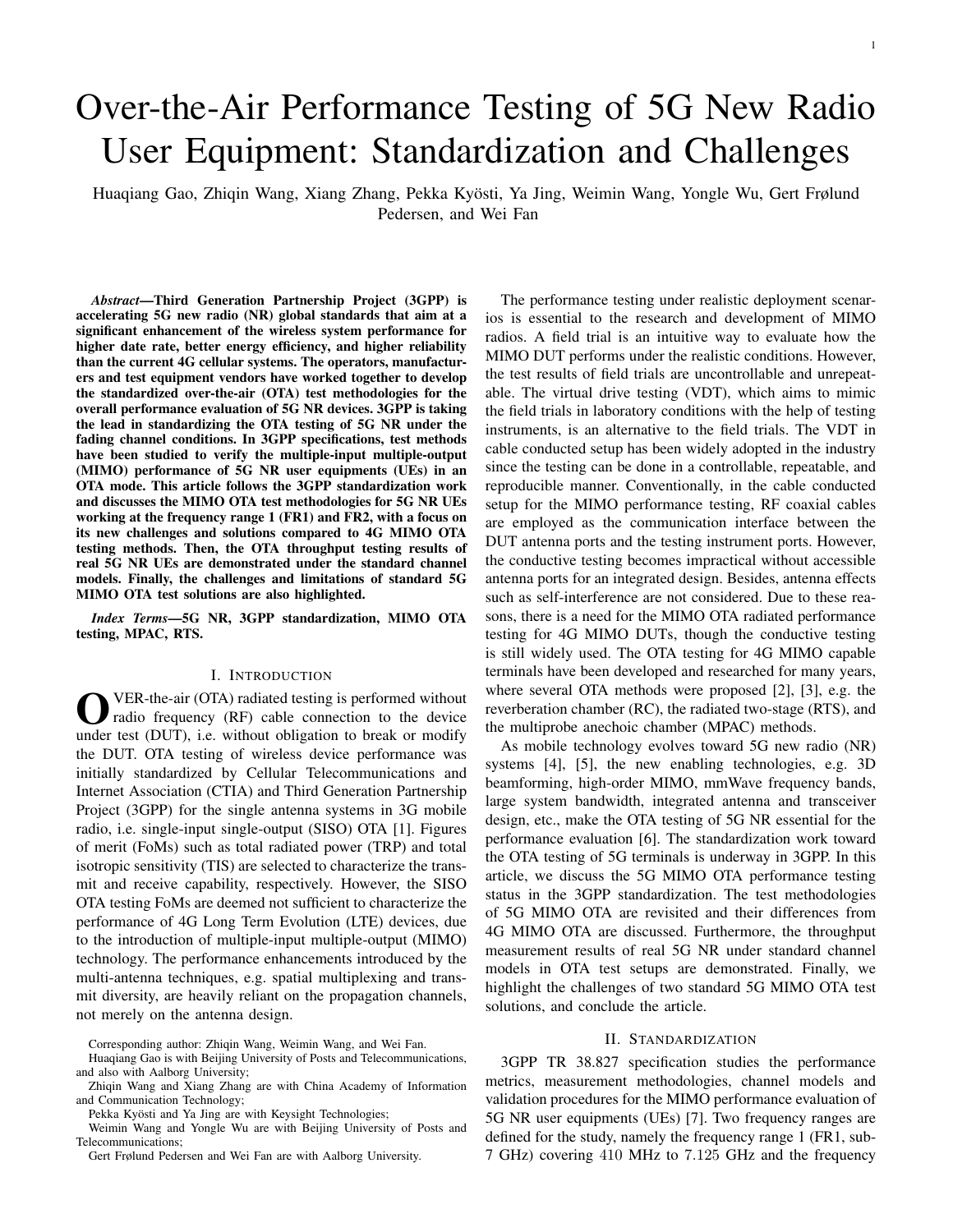range 2 (FR2, mmWave) covering 24.25 to 52.6 GHz. The MPAC solution has been selected as the reference testing method for 5G FR1 terminals, while the RTS method can be utilized as well after the harmonization of test results with the MPAC method. For 5G FR2 terminals, only 3D MPAC solution has been selected. In this section, the test methodologies are detailed according to [7] for both frequency ranges under the standard channel models.

# *A. Standard Channel Model*

The standard channel models defined in 3GPP are the stationary channel models, which means that the cluster-level parameters of channel are not time-variant, e.g. average power, angle, delay, etc. However, the channel is still time-variant due to the small-scale fading. In the 3GPP standardization, the following channel models are required to be measured for the NR MIMO OTA testing: FR1 Urban Micro (UMi) clustered delay line (CDL)-A with 23 clusters, FR1 Urban Macro (UMa) CDL-C with 24 clusters, FR2 Indoor (InO) CDL-A with 23 clusters, and FR2 UMi CDL-C with 24 clusters. Note that the spatial profiles of the NR channel models are directive, due to the different power levels among clusters and the narrow angular spread of clusters. To explain the directivity of the NR channels, the reference power angular spectra (PAS) of the four channel models are shown in Fig. 1, which shows how the channel clusters weighted by power are allocated in the space for the impinging paths to the UE. Furthermore, the spatial profiles of the channel seen by the UE will become more directive with the base station beamforming implemented (i.e. base stations form beams towards the dominant clusters) in the FR2. Therefore, only few dominant clusters will be observed by the UE in FR2.

In the current standardizations of MIMO OTA testing, only the downlink fading channel is emulated for both 4G and 5G UE testing. Note that a separate communication antenna is generally used for the uplink connection with the base station (BS) emulator or communication tester, i.e. the uplink channel is modeled as a free space line-of-sight channel without the fading. This might be due to the concerns of cost and complicity. Moreover, the current commercial BS emulator is not able to receive the fading signals. For this reason, real BSs are needed in the testing if both downlink and uplink fading channels are realized in the test system.

### *B. MPAC*

The MPAC method is evolved from a conventional anechoic chamber based SISO OTA testing system in two ways. On the one hand, multiple probes are used for both measurements. All probes are sequentially activated for the SISO OTA testing, while activated simultaneously in the MPAC setup for emulating the spatial channels. On the other hand, the MPAC method directly measures the end-to-end throughput, while the SISO TIS test records the minimum power level with a certain throughput or bit error rate (BER). Both measurements evaluate the DUT as a whole, including its baseband, RF, and antenna capability.



Fig. 1. Reference PAS of four standard NR channel models. (a) FR1 UMi CDL-A; (b) FR1 UMa CDL-C; (c) FR2 InO CDL-A; (d) FR2 UMi CDL-C. Note that the two FR1 channel models are 2D without elevation modelling for the impinging paths, i.e. all clusters have the arrival elevation of  $0^{\circ}$  with the elevation spread of  $0^{\circ}$ .

*1) FR1:* For FR1 MIMO OTA testing, a MPAC setup consists of a BS emulator, a digital channel emulator (CE), power amplifiers, an anechoic chamber and 16 uniformly spaced dual polarized probes arranged around the DUT in a horizontal plane, as illustrated in Fig. 2(a). The DUT is in the centre of the anechoic chamber, in a geometrical volume called a test zone. The transmit (Tx) signals generated from the BS emulator are fed to the CE input ports. The CE performs a convolution of the channel model impulse responses and the Tx signals, which constructs the multipath environment including path delays, Doppler spread and fast fading. Besides, the channel polarization and spatial characteristics are mapped into the CE and then allocated by the physical probes installed in the chamber. The resulting field distribution in the test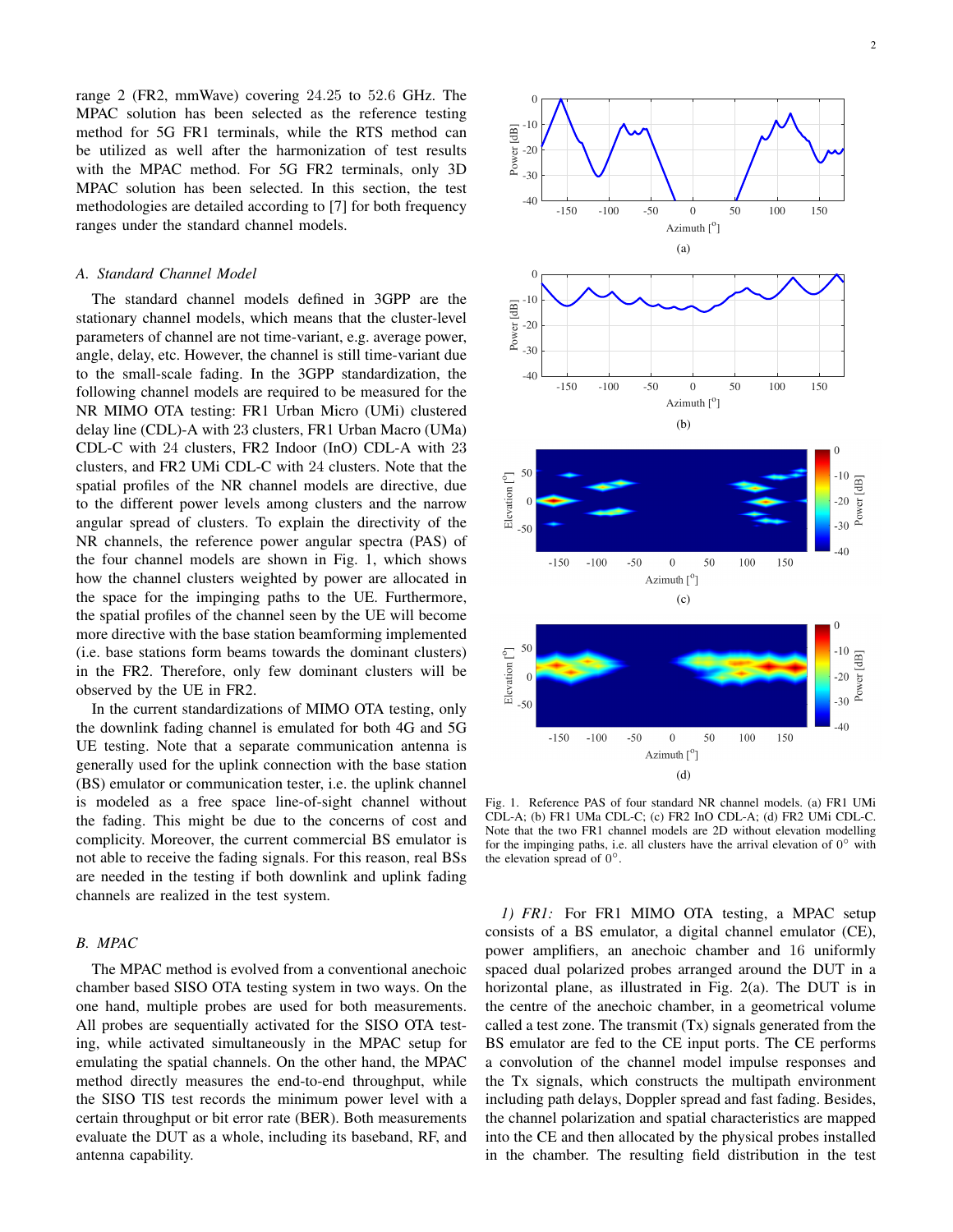

(b) 3D MPAC for FR2 where the radio heads combine the functions of frequency conversion and power amplification. The addition of radio heads allows the (b) 3D INTRU FOUT RE where the radio heads combine the ranchoils of requency conversion and power ampimeation. The addition of radio heads anows the<br>Ell instruction nurmors FR1 testing to be used in FR2; (c) RTS for FR1 ( amplifier. The power amplifiers might be required between the CE outputs and the probes to compensate for the path loss between the probes and the DUT; The unation purpose in Fig. 2(a) and Fig. 2(b). The actual sizes are shown in Table I. Fig. 2. Principle diagram of 5G UE MIMO OTA test system. (a) MPAC for FR1 where each probe is connected to an output port of the CE, through a power component in the set of the set of the set of the set of the set of the set of the set of the set of the set of the set of the set of the set of the set of the set of the set of the set of the set of the set of the set of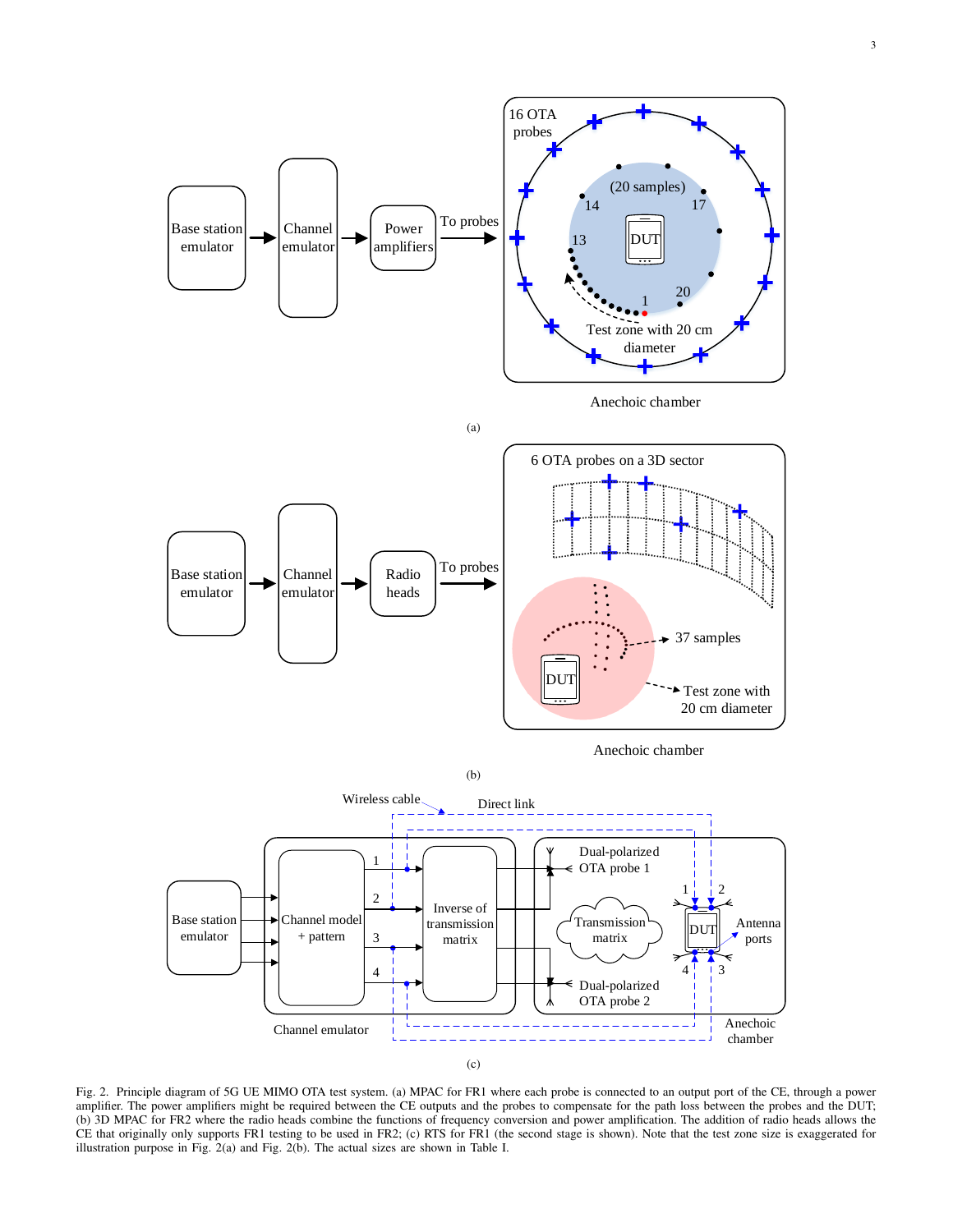zone is then integrated by the DUT antennas and processed by the receivers just as it would do so in any real multipath environment.

The key idea of the MPAC solution is to accurately emulate the target radio channel condition within the test zone around DUT so that DUT cannot distinguish the target from the emulated spatial channels [8]. Therefore, the channel model validation is required to ensure that the channel models are correctly emulated in the test zone. Two of the key questions addressed by 3GPP standards are how many probe antennas (and respective channel emulator resource) are required and how large test zone can be supported for the MPAC setup. The required number of probe antennas determines how well the channel spatial characteristics are reproduced within the test zone (i.e. test zone performance). A large test zone typically necessitates more probe antennas.

To evaluate the test zone performance with the given number of probe antennas, the deviation between the target and the emulated spatial correlation is investigated for FR1 in the standardization. The spatial correlation is defined as the correlation between the fading signals received at the specified spatial samples and the reference spatial sample. The spatial samples for the spatial correlation validation measurements are on the circumference of the test zone with a diameter of 20 cm. Depending on the test frequency, the number of spatial samples varies according to Table 7.4.1.3-1 of [7]. For all frequency bands, the sample spacing is not larger than half wavelength to meet the Nyquist sampling criteria, i.e. to avoid the spatial aliasing problem.

For each test frequency, the spatial samples are set in a nonuniform manner, e.g. 20 non-uniform spatial samples at 2.45 GHz, as marked in Fig. 2(a). The red circle is the reference sample (the first one) and the numbering continues in the clock-wise order. The correlation values are calculated with respect to the reference sample. Such non-uniform sampling is used to obtain spatial samples that yield reasonable measurement times and at the same time adequately capture the main lobe of the correlation curve. The non-uniform sampling is used for all standard channel models. Taking the standard FR1 UMa CDL-C channel model as an example, Fig. 3(a) shows the target and the emulated spatial correlation within the test zone of 20 cm diameter at 2.45 GHz. Excellent agreement can be observed between the emulated and target curves, with an error less than 0.2. Note that the maximum acceptable limit for the difference between the target and the emulated spatial correlation is for further study in the standardization.

*2) FR2:* As discussed in [9], it would require massive OTA probes and associated CE resources for the MPAC setup with a uniform probe configuration (e.g. as done in NR FR1 and LTE) to generate a test zone large enough for FR2 mmWave antenna systems, which would lead to cost-prohibitive designs. Fig. 2(b) illustrates a simple 3D sectored MPAC setup for FR2 MIMO OTA testing, which consists of a BS emulator, a CE, radio heads, an anechoic chamber, and 6 dual-polarized probes placed on a 3D sector with minimum radius of 0.75 m from the centre of the test zone with 20 cm diameter. The six probe positions are specified in Table 6.2.3-1 of [7]. The six-probe configuration is the same for each channel model and has been



Fig. 3. Test zone performance in simulations. (a) target and emulated spatial correlations sampled within the test zone at 2.45 GHz for FR1 UMa CDL-C channel model; (b) target and emulated PAS seen by  $4 \times 4$  DUT within the test zone at 28 GHz for FR2 InO CDL-A and FR2 UMi CDL-C models.

optimized only to support both FR2 InO CDL-A and FR2 UMi CDL-C channel models.

One of the enablers for 3D MPAC FR2 testing is the beamforming operation in the mmWave BS side, which filters out effectively weak multipath clusters of the channel model. After the spatial filtering by the BS, the spatial channel profiles at the UE side are greatly simplified, e.g. with only one or two dominant clusters present. In this case, a few probes are sufficient for an accurate emulation of specified spatial channels, since the probes can be arranged to only cover the dominant multipath directions. Due to the channel sparsity and directivity, the PAS characteristics of spatial channels are more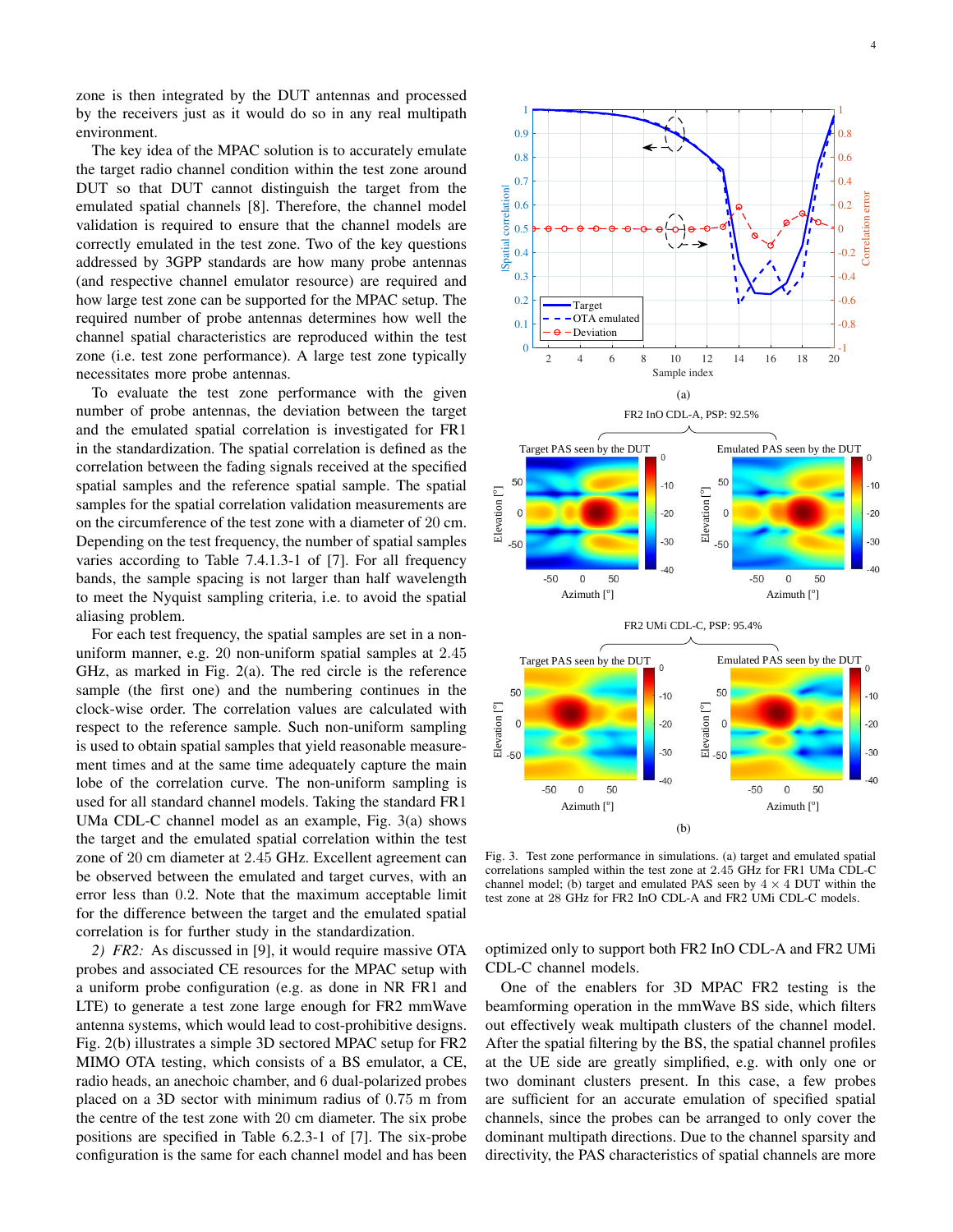| <b>MPAC</b>         | 4G                                                                                        | 5G FR1                                                                                                                       | 5G FR <sub>2</sub>                                                                                                                                           |
|---------------------|-------------------------------------------------------------------------------------------|------------------------------------------------------------------------------------------------------------------------------|--------------------------------------------------------------------------------------------------------------------------------------------------------------|
| Frequency range     | Sub-6 GHz (e.g. $2.35$ GHz)                                                               | $ 0.41 \sim 7.125$ GHz (e.g. 2.45 GHz)                                                                                       | $24.25 \sim 52.6$ GHz (e.g. 28 GHz)                                                                                                                          |
| Probe configuration | 8 dual-polarized probes,<br>uniformly spaced on a 2D ring<br>with radius of $2 \text{ m}$ | 16 dual-polarized probes,<br>uniformly spaced on a 2D ring with<br>minimum range length of 1.2 m,<br>as shown in Fig. $2(a)$ | 6 dual-polarized probes,<br>non-uniformly placed on a 3D sector with<br>minimum range length of 0.75 m,<br>as shown in Fig. $2(b)$                           |
| Channel model       | 3GPP TR 37.977 SCME<br>UMi, UMa                                                           | 3GPP TR 38.827 UMi CDL-A,<br>UMa CLD-C                                                                                       | 3GPP TR 38.827 InO CDL-A.<br>UMi CDL-C                                                                                                                       |
| Emulation metric    | Spatial correlation                                                                       | Spatial correlation                                                                                                          | PSP (the similarity between the emulated<br>PAS and the target PAS seen by the DUT,<br>with 100% for full similarity<br>and 0% for full dissimilarity)       |
| Test zone size      | $0.85 \lambda$ (e.g. 10 cm at 2.35 GHz)                                                   | 20 cm $(1.6 \lambda$ at 2.45 GHz)                                                                                            | 20 cm $(18.7 \lambda \text{ at } 28 \text{ GHz})$                                                                                                            |
| Test zone samples   | 11 uniform linear positions<br>with sampling interval of 0.1 $\lambda$ [2]                | Non-uniform sampling on the<br>circumference of the test zone,<br>e.g. 20 samples at 2.45 GHz,<br>as shown in Fig. $2(a)$    | Uniform sampling on 1 horizontal $(\pm 90^{\circ})$<br>and 2 vertical $(\pm 30^{\circ})$ semi-circles,<br>e.g. 37 samples at 28 GHz, as shown in Fig. $2(b)$ |

TABLE I COMPARISON OF 4G AND 5G MPAC OTA

relevant for the beam-steerable DUTs in FR2 since it indicates directly where the signal originates while the spatial correction in this case is always high due to the narrow angular spread. Therefore, a metric of PAS similarity percentage (PSP) defined in Table I is adopted replacing the spatial correlation error to validate how well the target channel model is emulated in the test zone.

According to the standard PSP validation procedure in [7], the frequency responses are recorded at all spatial sampling points within the test zone by a measurement array with a 3D semi-circle and sectored array configuration illustrated in Fig. 2(b), e.g. 37 elements at 28 GHz with half-wavelength spacing. As explained in Section II-B1, all spatial information can be captured as long as the sampling spacing is below half wavelength. Then the emulated PAS by the MPAC OTA setup is estimated for the measurement array configuration by applying the multiple signal classification (MUSIC) estimate algorithm. Next, a  $4 \times 4$  beam-steerable phased array (mimicking a realistic DUT) with the conventional Bartlett beamforming is adopted to estimate the emulated PAS seen by the DUT. Finally, the similarity between the reference PAS and the emulated PAS seen by the DUT is calculated. Fig. 3(b) shows the PSP simulation results at 28 GHz under two standard FR2 channel models. PSPs of 92.5% and 95.4% are observed for FR2 InO CDL-A and UMi CDL-C models, respectively. The emulated PAS seen by the DUT agrees well with the target PAS seen by the DUT. In this case, the DUT within the test zone would not distinguish the emulated and the target testing conditions seen by the DUT in FR2.

*3) Comparison with 4G MPAC:* Although the 5G MPAC setup can be seen as a direct extension from the 4G MPAC setup, the differences between them are highlighted in Table I. The spatial correlation metric is adopted due to the importance of MIMO correlation in multi-antenna performance (i.e. spatial multiplexing and diversity) for 4G and 5G FR1 [10], while PSP is selected for 5G FR2 due to the importance of beamforming for mmWave systems. Due to the support of larger test zone size in wavelength for 5G FR1, more OTA probes are required for 5G OTA comapred to LTE. Although the physical size of test zone is the same for both FR1 and FR2, FR2 supports the DUT with much larger electrical size due to small wavelength at mmWave bands. The test zone sampling with linear and circular configuration can distinguish azimuth range of  $180^\circ$  and  $360^\circ$  respectively for 2D channel models. However, such sampling configurations are not sufficient for 3D channel models validation. In FR2 3D MPAC setups, the 3D virtual arrays in 3 semi-circles are employed as a trade-off between measurement time and accuracy, which can be easily implemented with a 3D turntable in an automated manner.

# *C. RTS*

*1) Principle:* An example of the RTS system layout for  $4 \times 4$  NR FR1 MIMO OTA testing is illustrated Fig. 2(c), which is different from 4G RTS OTA testing where  $2 \times 2$ MIMO is applied. The DUT is placed in the center of the anechoic chamber with two dual-polarized probe antennas (i.e. 4 antenna ports) surrounded for the downlink connection. The number of OTA probe antenna ports should be no smaller than the DUT antenna ports in theory. Specifically, the RTS method divides the MIMO OTA test procedure into two stages. The first stage is to acquire the DUT's antenna pattern in a nonintrusive manner using the DUT antenna test function (ATF) [11]. In the second stage of RTS, a "wireless cable" connection is established between the CE output ports and the DUT target receivers prior to the throughput test where a downlink signal is guided to the DUT receivers through the radiated "wireless cable" connection [12].

The quality of the wireless cable connection is measured by the isolation level, i.e. the power ratio between the desired link and the un-desired crosstalk link. In practice, the isolation level between the DUT receiver branches can be measured by establishing one link and measuring the differences between the reference signal received power (RSRP) values reported for the target receiver and other undesired receivers in the DUT [13]. The minimum isolation level sufficient for the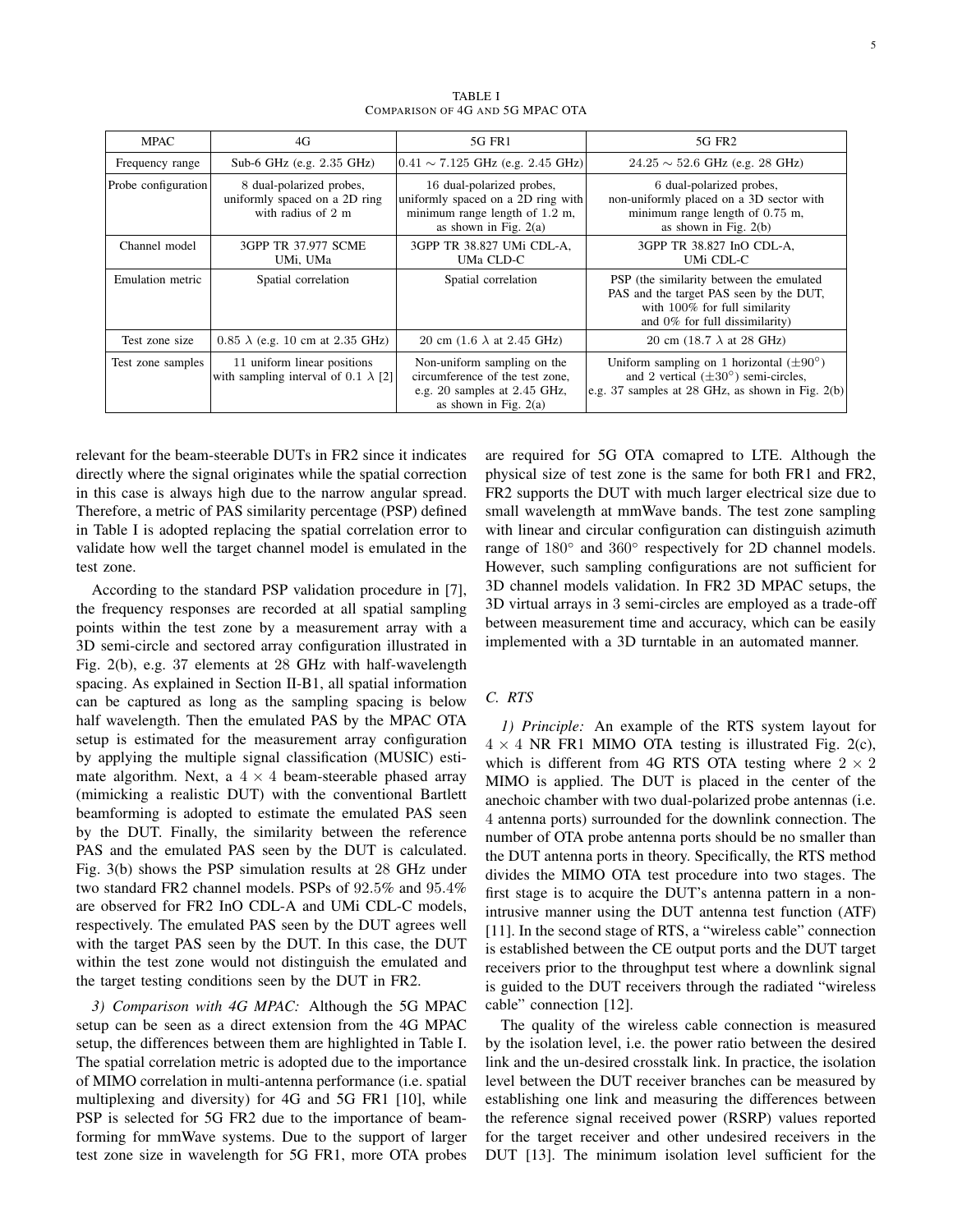second stage throughput testing is for further study in 3GPP standardization.

*2) Comparison with FR1 MPAC:* Both the MPAC and the RTS methods are capable of emulating any arbitrary channel models in principle. However, the RTS method needs specific DUT function support (e.g. ATF and DUT beam-lock mode), while no restriction on the DUT is assumed for the MPAC method. In the MPAC method, the same testing environments can be reused for different DUTs under the same target channel model, while the wireless cable connections of the RTS method need to be rebuilt when the DUT condition is changed. The number and position of OTA probes need to match the spatial channel models for the MPAC method, while the RTS method links the probe configuration to the number of DUT antenna ports and the transmission matrix.

## III. THROUGHPUT TESTING RESULTS

This section shows the typical throughput measurement results using the MPAC test methodology for both FR1 and FR2. The objective is to measure the downlink data rate of commercial 5G NR UEs under realistic deployment scenarios (i.e. specified fading channel conditions and 5G radio communication tester mimicking 5G BS) in a controllable and repeatable manner.

#### *A. Measurement Setup*

Following 3GPP standardization of 5G MPAC OTA testing detailed in Section II, the practical MPAC measurement chambers are shown in Fig. 4 for both frequency ranges. The non-standalone (NSA) mode is deployed due to the lack of an end-to-end standalone 5G network in the measurement. Band N41 (2.5 GHz) for 5G NR and Band 3 (1.8 GHz) for LTE were adopted in FR1, while Band N258 (26 GHz) for 5G NR and Band 3 for LTE in FR2. The bandwidth for NR and LTE was 100 MHz and 20 MHz, respectively. In FR1, UMa CDL-C channel model with the UE velocity of 3 km/h was implemented in the test zone. In FR2, InO CDL-A with 3 km/h UE velocity and UMi CDL-C with 12 km/h UE velocity were implemented in the test zone.

#### *B. Measurement Procedure*

The throughput performance can be affected by RSRP [14] or signal-to-interference ratio (SIR) [2]. Note that the SIR control is alternatively included for LTE MIMO OTA testing, depending on the test cases according to [2]. However, only RSRP control is included for NR MIMO OTA testing [7]. The throughput performance characterized as a function of RSRP is investigated in the following measurement procedure:

- 1) According to the link budget, the link attenuation is adjusted by attenuators (at the CE output ports) to achieve an initial RSRP level of the DUT.
- 2) In FR1 testing, the DUT is oriented toward azimuth  $0^{\circ}$  as the initial position, while the "Test Point 1" is specified as in Table 6.2.3.2-1 of [7] for FR2 testing.
- 3) To investigate the RSRP effects, the link attenuation is increased by adjustable attenuators with a fixed step



**DUT** OTA probes (b)

(a)

Fig. 4. Measurement photo of practical MPAC setup. (a) FR1 chamber; (b) FR2 chamber. Note that the total number of DUT orientations to be measured for FR1 and FR2 is 12 and 36, respectively.

until the DUT disconnected from the link. The average throughput of DUT within a period of time is counted for each attenuation status where the current RSRP is determined by adding the current attenuation to the initial RSRP in Step 1).

- 4) DUT is rotated to other 11 positions with a uniform step of 30° in FR1 testing, while other 35 positions are set as in Table 6.2.3.2-1 of [7] with the help of 3D turntable for FR2 testing. For each DUT position, Step 3) is repeated.
- 5) According to [7], the final throughput test result under the current channel environment is obtained by simply averaging the throughput measured over 12 and 36 DUT positions in Step 4) for FR1 and FR2 testing, respectively.

#### *C. Measurement Results*

*1) FR1:* Fig. 5(a) depicts the downlink throughput testing results varied with 12 DUT positions for FR1. The throughput results under RSRP values of −80 dBm and −105 dBm are about 1.1 Gbps (close to the downlink peak throughput in NR) and 600 Mbps, respectively. One evident explanation is that the high-order modulation and coding scheme (MCS) can be utilized for the high link power, which can increase the data rate. Throughput conductive testing results are also included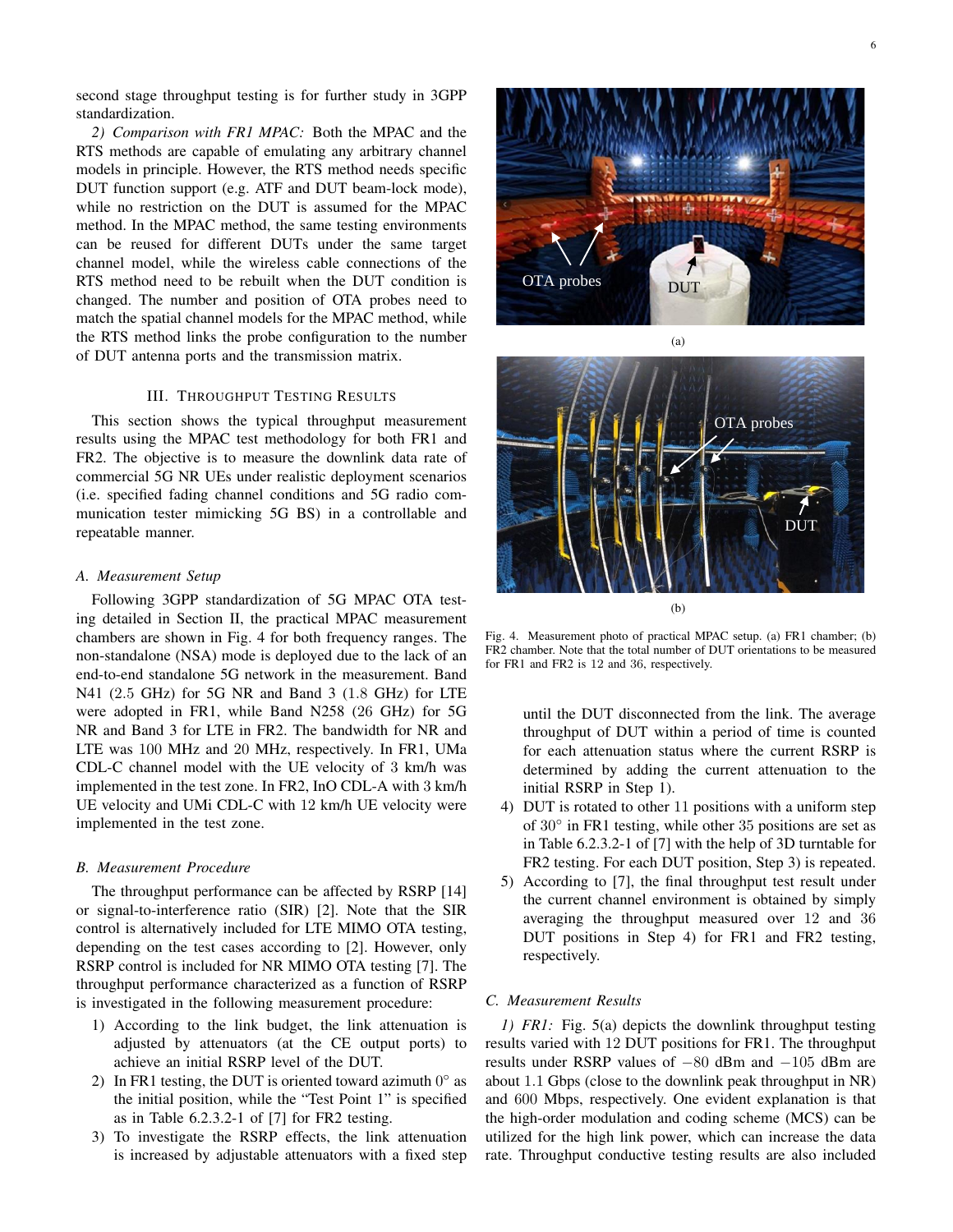

Fig. 5. Downlink throughput testing results. (a) FR1 OTA and conductive throughput results varied with 12 DUT positions for two RSRP values under FR1 UMa CDL-C channel model; (b) FR2 throughput averaged over 36 DUT positions as a function of RSRP under two FR2 channel models.

in Fig. 5(a), since the conductive testing is also available for FR1. The throughput difference between the conductive and the OTA testing methods is within 10%, which is a reasonable and promising accuracy in practice In addition, it has been observed in the measurement campaigns (not shown in the figure) that for certain types of UEs, the downlink performance shows a remarkable decrease with the increase of Doppler, which highlights the importance of performance testing under realistic channel conditions.

*2) FR2:* The testing results of FR2 downlink throughput averaged over 36 DUT positions are shown in Fig. 5(b) as a function of RSRP with an initial RSRP of −70 dBm. For the strong RSRP, i.e.,  $-70$  dBm, the throughput results under the InO CDL-A and UMi CDL-C channel models are about 340 Mbps and 323 Mbps respectively, which accounts for about 60% of the peak throughput. However, the throughput at the RSRP of −114 dBm drops to zero where the UE is close to be disconnected. The throughput under the InO CDL-A channel model is slightly better than that under the UMi CDL-C channel model. The drop trend of throughput can be found with the decrease of RSRP, since the RSRP decrease reduces the transmission quality of the channel.

#### IV. CHALLENGES

This section discusses some of the potential challenges and limitations of two standard 5G MIMO OTA test solutions.

# *A. MPAC*

*1) Dynamic and Multi-User Channel Emulation:* The beamforming and beam management techniques are the key for the high data throughput and stable link connectivity in FR2. However, the current FR2 test cases are based on the stationary channel environment since a dynamic channel might be too difficult to be emulated with the current FR2 probe configurations. Besides, a test with the dynamic channel emulation brings in several new questions, e.g. how repeatable the test should be under different random seeds, test equipments and chambers? In the current stationary channel emulation, an average throughput is the focus of interest. However, the average throughput FoM might be unsuitable for the dynamic case where the final FoM is still yet to be determined, e.g. the timevariant throughput or the cumulative distribution function of throughput, etc. Furthermore, in dynamic scenarios, multiple users inside the test zone might experience different channel conditions at the same time. It is an open question how to evaluate multi-user performance under the dynamic channel conditions.

*2) FR2 Test Zone Validation:* The test zone size in wavelength is much larger for FR2 MPAC setups. Moreover, 3D virtual measurement arrays are required to support the validation of 3D spatial channels. As a result, significantly more spatial locations are required to sample the test zone for FR2, which leads to long measurement time. Another challenge is the violation of far field assumption due to large test zone size and compact MPAC setup (due to cost consideration). Therefore, the channel validation method suitable for nearfield setups is required.

*3) Applicability for Large DUTs:* In 3GPP standardization, the MPAC method for both FR1 and FR2 is initially defined for NR UE test. However, for the DUTs with large physical size, e.g. automotive systems and massive MIMO base stations, the current MPAC setup (including the uniform MPAC configuration in FR1 and the simplified MPAC configuration in FR2) still cannot meet all testing requirements due to cost considerations. The large test zone size would necessitate a massive number of OTA antennas and associated CE resources. Therefore, the main challenge is to reduce the test system complexity yet still ensuring realistic fading channels for the performance testing. In this context, the BS performance testing could be another future direction, which is not currently much standardized due to the lack of traditionally strict requirements and exact specifications (e.g. models, scenarios, test facilities, etc.).

# *B. RTS*

*1) Adaptive DUT:* The RTS method is only applicable to the devices which do not change their antenna patterns or configurations in response to the radio environment and the devices that support for the ATF. One challenge of the RTS method is how to acquire the transmission matrix if the DUT antenna pattern is adaptive. To solve this issue, the new test interface might be defined to configure the DUT working under different fixed pattern modes (i.e. beam-lock mode). The test process might be upgraded to measure multiple antenna patterns in the first stage and load the corresponding antenna patterns in the second stage, according to the emulated channel model.